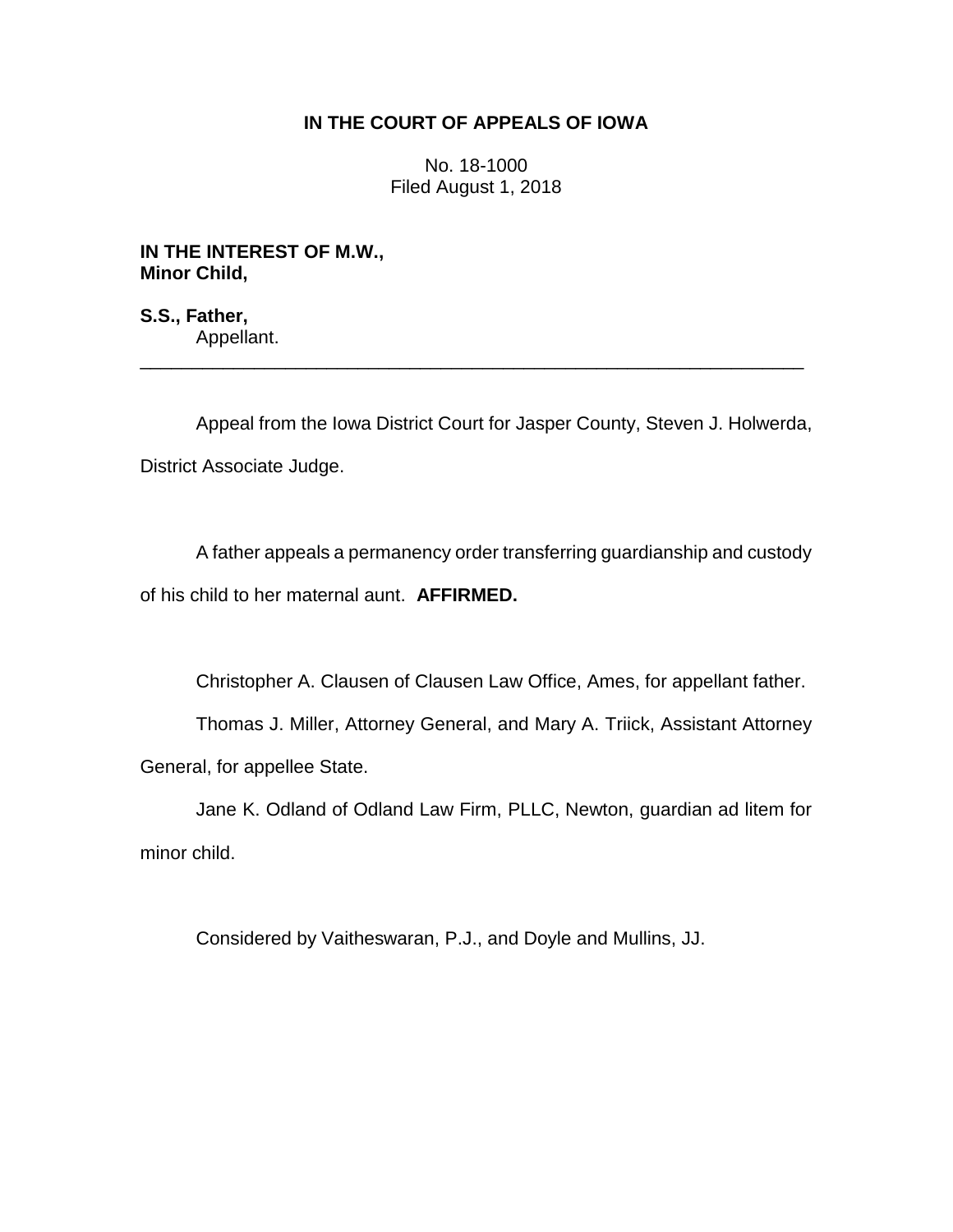## **VAITHESWARAN, Presiding Judge.**

A father appeals a permanency order transferring guardianship and custody of his child to her maternal aunt. He contends (1) the child should have been placed with him during the child-in-need-of-assistance proceedings and (2) the district court erred in ordering a guardianship with the aunt. We will address the interrelated contentions together.

Our de novo review of the record reveals the following facts. The child was born in 2004.Prior to the initiation of these proceedings, the mother had custody and physical care of the child and the father exercised visitation on alternating weekends.

When the child was eleven years old, the State filed a child-in-need-ofassistance petition alleging the mother was "using methamphetamine and selling methamphetamine in the home where the [child] reside[s]." The mother stipulated to having the child adjudicated in need of assistance. The district court adjudicated the child and granted the mother temporary legal custody, subject to the supervision of the department of human services. The father continued to exercise alternating-weekend visitation with the child.

In time, the mother tested positive for methamphetamine. The State applied to have the child removed from her care. The district court granted the application, and the child was placed with her maternal aunt. Following a hearing, the court confirmed the out-of-home placement.

Two months later, the department recommended the child's return to the mother, under its protective supervision. At the same time, the father requested custody of the child. The district court found that the father never had custody of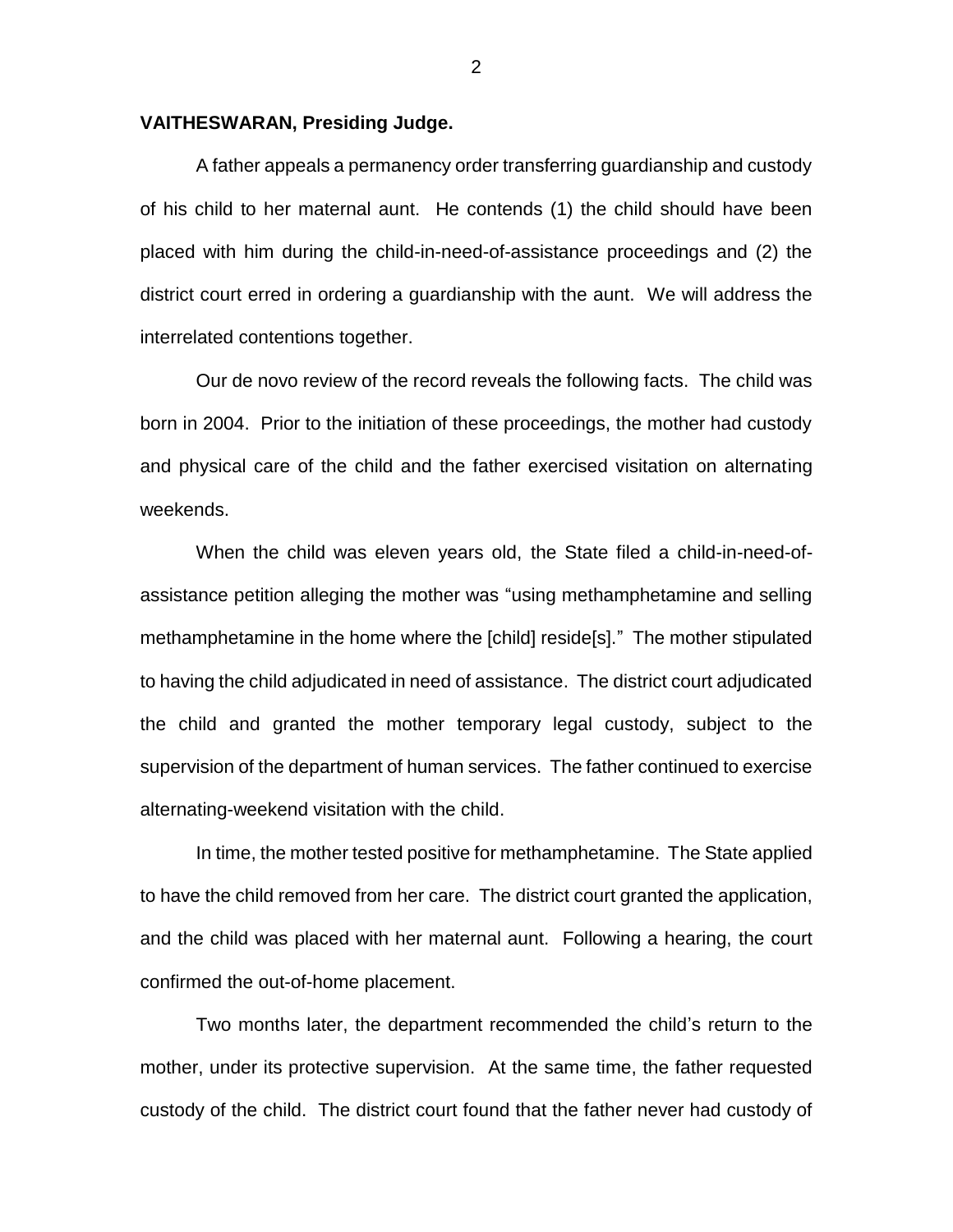the child, the mother had always been the child's primary caregiver, the mother was undergoing inpatient substance-abuse treatment, and the mother was "now in a position where the child [could] be returned to her care . . . safely." The court ordered temporary custody transferred to the mother, under the department's protective supervision.

Less than a month later, the mother was unsuccessfully discharged from the substance-abuse treatment center due to aggressive behaviors. The department again applied to have the child removed from her care. The district court granted the application and the child was returned to the home of her maternal aunt.

Meanwhile, the father continued to exercise visitation with the child. The department agreed to a plan that would transition her to her father's care and custody. Under the plan, the father's visits were to increase to a Thursday through Monday alternating-week schedule and, after approximately a month, the father would have a week-long visit with the child.

According to the department social worker assigned to the case, the father "did not follow that visitation plan." On the first day of the week-long visit, he informed the department he would be unable to have the child for the entire week because he had to help his grandmother. He saw the child for twenty minutes, then returned her to her aunt. He acknowledged that cutting the week-long visit down to twenty minutes probably "shook" up his daughter "a little bit."

Despite this significant setback, the department continued to schedule visits for the father. The father declined all but one of them. He also did not telephone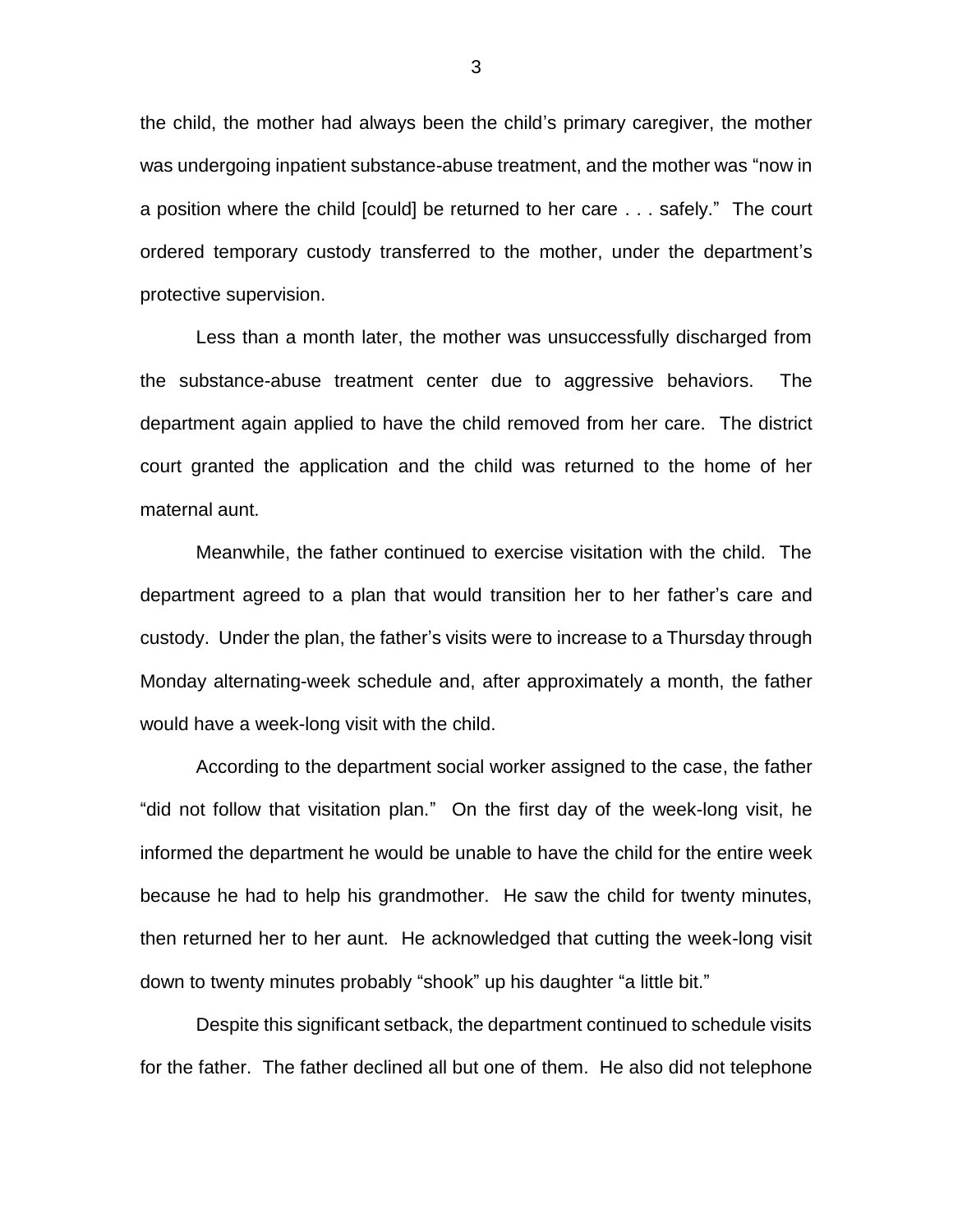the child at the maternal aunt's home, even though she had the same phone number for twelve or thirteen years.

The father was also expected to engage in family therapy with the child. The father kept three appointments. He ended his participation two weeks before his scheduled one-week visit with the child.

The final straw was the father's refusal to take a drug test following the scheduled one-week visit. He acknowledged arriving at the testing site<sup>1</sup> but said he refused the test after learning the center planned to sample a hair follicle rather than his urine. He did not explain why the use of this type of test whould affect his compliance. The father declined to change his mind about undergoing the drug test after being informed the department would reduce his visits to two supervised hours per week if he failed to comply.

The department social worker recommended against placing the child with her father "because [the father] has not followed through with the different plans that we have made to work on reunification with him." She testified, "[I]f he had followed through with visitation and with drug testing and with therapy with him and [the child,] the recommendation would be different." She agreed the father was "very close" to having the child placed in his care and custody, but he "blew it." She recommended permanent placement with the child's maternal aunt.

 $\overline{a}$ 

4

<sup>&</sup>lt;sup>1</sup> The father complained about the distance to the testing site and his lack of transportation. The department caseworker noted he received transportation assistance to make the trips.